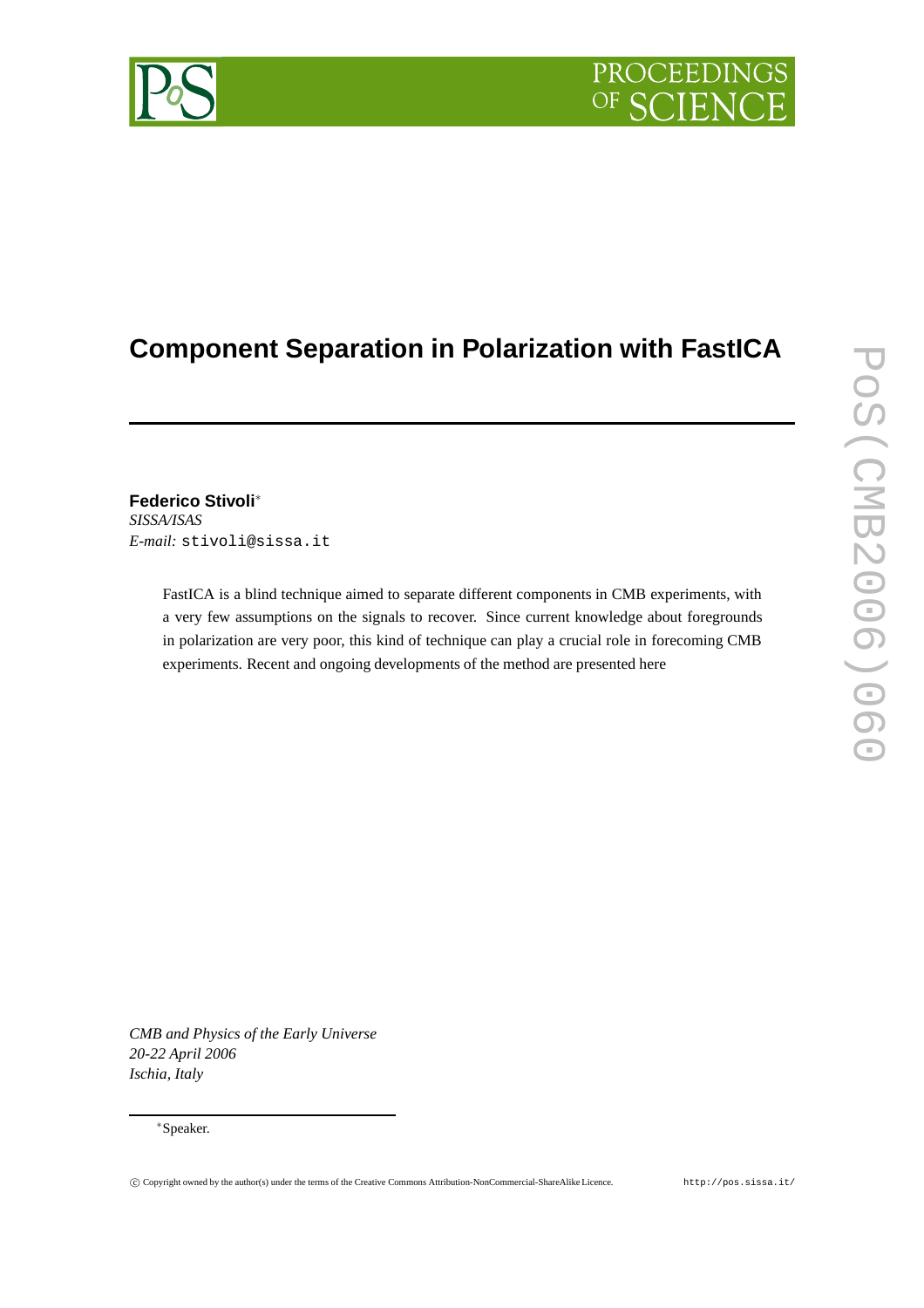# **1. The Component Separation Problem**

In any Cosmic Microwave Background experiment, it is unavoidable to detect contributions from any foreground between us and the last scattering surface, added to the cosmological signal. Basically what we actually measure is a mixture *x* of different components *s<sup>j</sup>* , mixed up by a matrix *A*, that takes into account the different frequency scalings of the different components.

$$
x_i = A_i^j s_j + n_i \tag{1.1}
$$

here the subscript *i* indicates the frequency channels of the detectors and *n<sup>i</sup>* is the instrumental noise.

Now, the aim of any component separation technique is to recover the signals *s<sup>j</sup>* . There are basically two diffent approaches to solve the problem in 1.1, depending on how reliable are assumptions on the mixing matrix. 'Non-blind' techniques exploit a priori knowledges about the signal to recover and try to estimate parameters that define their spectral behaviour. These algorithm proved to work very well in the past, e.g. the maximum entropy method [8, 14] and Wiener filtering [15, 3], but they have an evident drawback in the fact that if the assumptions are not correct, provided results will be biased. Then, in the case of CMB polarization experiment, since the polarized foregrounds are likely to be greatly uncertain, alternative approaches, not relying on such priors, may be required. These second class of component separation techniques is called 'blind'. They only exploit the statistical independence of the sky signals to be separated, a natural expectation for the CMB and Galactic emissions. Within this class there is the Independent Component Analysis (ICA) technique.

# **2. Independent Component Analysis (ICA)**

The core of the ICA principle consists in the maximization of the neg-entropy, which measures the distance of a mixture of signals from a Gaussian distribution  $[1, 7]$ . The hypothesis are that the mixture contains at most one Gaussian component and that all of them obey different probability distributions and frequency scalings; under these assumptions it is possible, exploiting the central limit theorem, to demonstrate that each local maximum of the neg-entropy corresponds to one of the component present into the mixture. FastICA is an application of this principle.

#### **2.1 Major Achievements**

FastICA has been successfully tested on the real data from COBE/DMR [10], recovering the main CMB results of that experiments, concerning the amplitude and power spectrum of the cosmological perturbations on large scales and also on the data of the BEAST experiment [6]. It also provided good results when applied to simulated Planck data both in total intensity [9] and polarization on all sky [2]. Finally, as we show in the next section this blind component separation technique proved to have the capability to recover the *B* modes of the CMB, on a limited patch of the sky [13].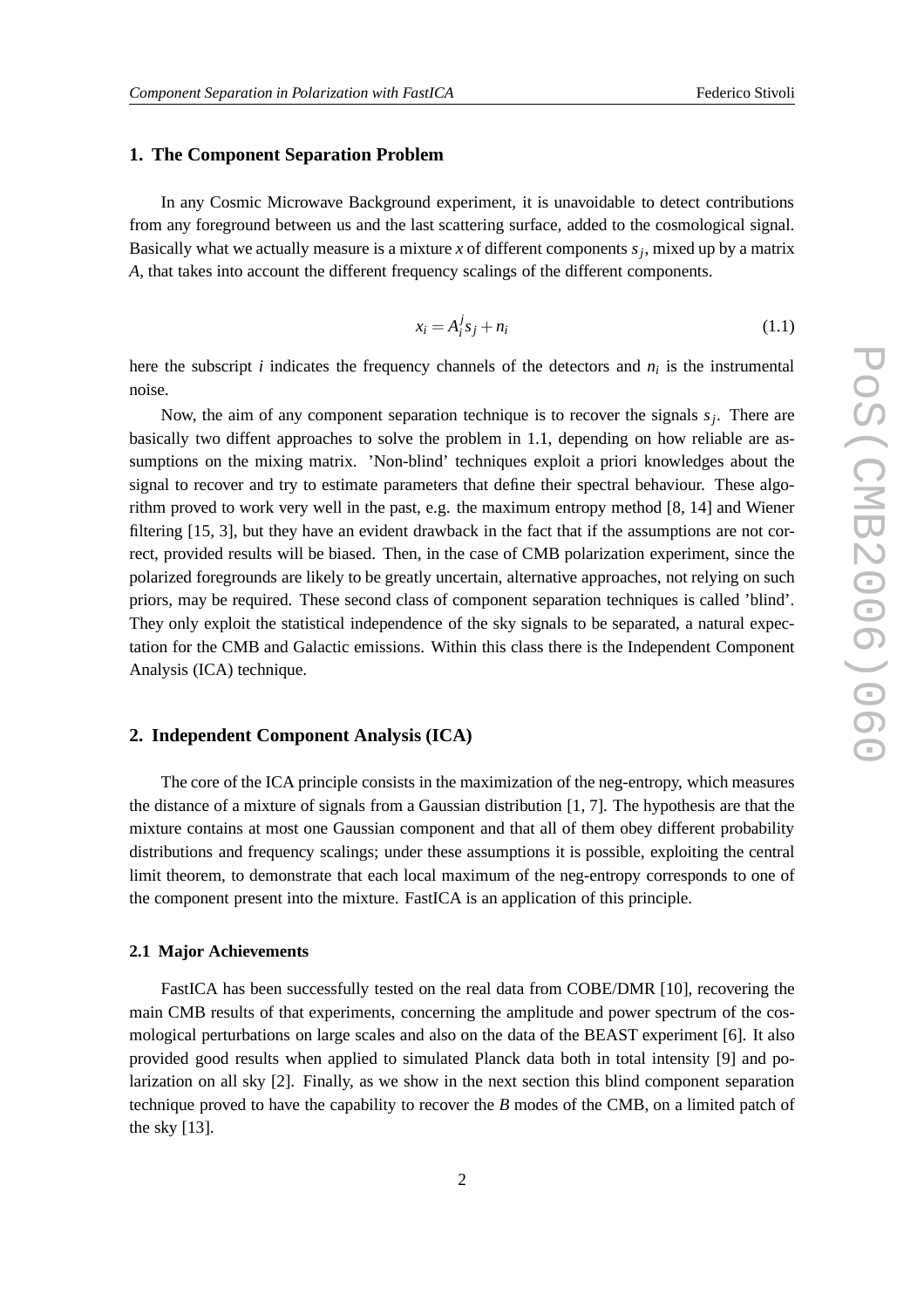#### **2.2 A successful example**

In the next future, many experiments will try a detection of CMB *B* modes on patch of the sky [11], [4]. That is a real challenge from a practical point of view, for the following reasons. First of all, we still don't know the actual level of the cosmological tensor contribution, since theory is not albe to lead us in this aspect. Then, even in the best situation, the signal would be extremely low and new technologies (e.g. large array of detectors) must be used to detect it buried in the noise and to keep systematic effect under control as much as possible. Finally, simulations and data from the third year release of WMAP [12] clearly show that foregrounds are dominating the polarized sky on large scales at all frequencies of cosmological interest. This means that some kind of component separation must be performed in any attempt of *B* modes detection.

For these reason we tested FastICA in a simulated environment close to those expected from the next sub orbital CMB experiments, on a limited patch of the sky and in the presence of a substantial foreground contamination as estimated on the basis of the current models of the Galactic emission.

We consider two fiducial observations, one operating at low  $(40, 90 \text{ GHz})$  and one at high (150, 350 GHz) frequencies and thus dominated by the synchrotron and thermal dust emission, respectively. We use a parallel version of the FastICA code to explore a substantial parameter space including Gaussian pixel noise level, observed sky area and the amplitude of the foreground emission and employ large Monte Carlo simulations to quantify errors and biases pertinent to the reconstruction for different choices of the parameter values. We identify a large subspace of the parameter space (even in the cases when the *B* mode CMB signal is up to a few times weaker than the foreground contamination and the noise amplitude is comparable with the total CMB polarized emission.) for which the quality of the CMB reconstruction is excellent, i.e., where the errors and biases introduced by the separation are found to be comparable or lower than the uncertainty due to the cosmic variance and instrumental noise. In figure 1, we show the pseudo-B modes [5], extracted at 40 GHz with a signal to noise ratio equal to 2.

#### **3. Ongoing Developments**

Even if the algorithm proved to work properly in different environments, there are still tests to perform and developments to implement to optimize the tool for future experiments. Then it is important to become more and more realistic with the simulations. For this reason, in the next step we plan to take into account also the most common systematic effects  $(1/f$  noise, asymmetric beam and so on) and to add the point sources contribution in the simulated skies.

On the other hand, it is possible to improve the code itself. For example, we are studying how to implement a flexible version of the algorithm, keeping the possibility to impose very well known priors in the separation process, getting closer to a semi-blind approach.

Finally, in the view of working with the Planck data, we are working on a new parallel version of the code. Because of the high resolution and the large number of channels of the Planck experiment, it will be necessary to spread the separation on many processors in order to avoid memory issues. For this reason a fully parallelized version of the very core of the algorithm is being implemented.